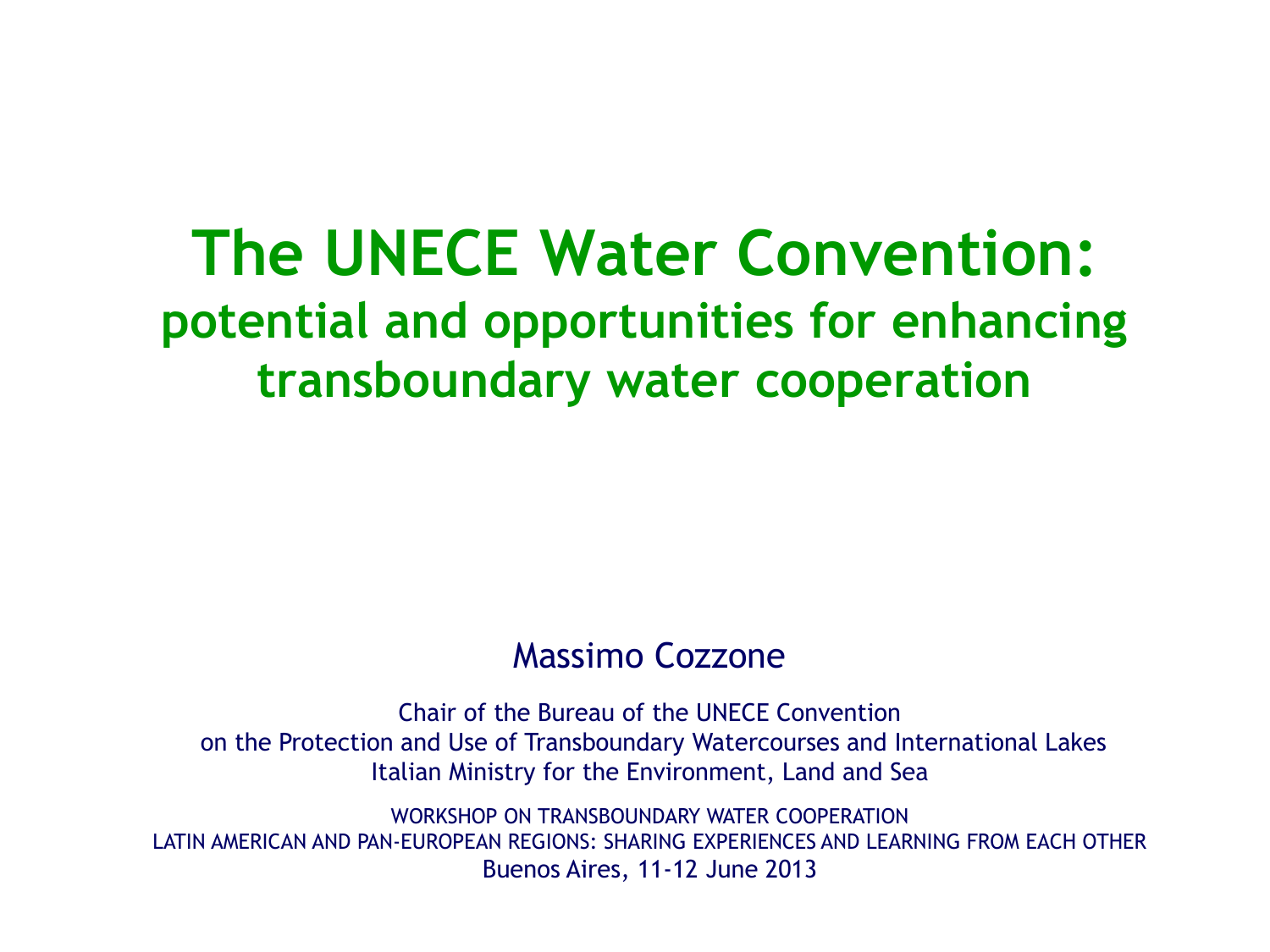## **Benefits offered by the UNECE Water Convention**

- Catalyst of cooperation: crucial role played in the UNECE region in supporting cooperation
- Support to implementation through assistance and capacity building activities
- Model for many of the existing agreements (Danube, Sava, Bug, Kazakh-Russian, Lake Peipsi, also the EU Water Framework Directive)
- Influence on river Commissions
- Sound legal framework
- Strong **ownership** by Parties
- Continuously evolving response to new challenges
- Work in partnership: UN agencies, NGOs, etc.
- Cooperative spirit between all involved stakeholders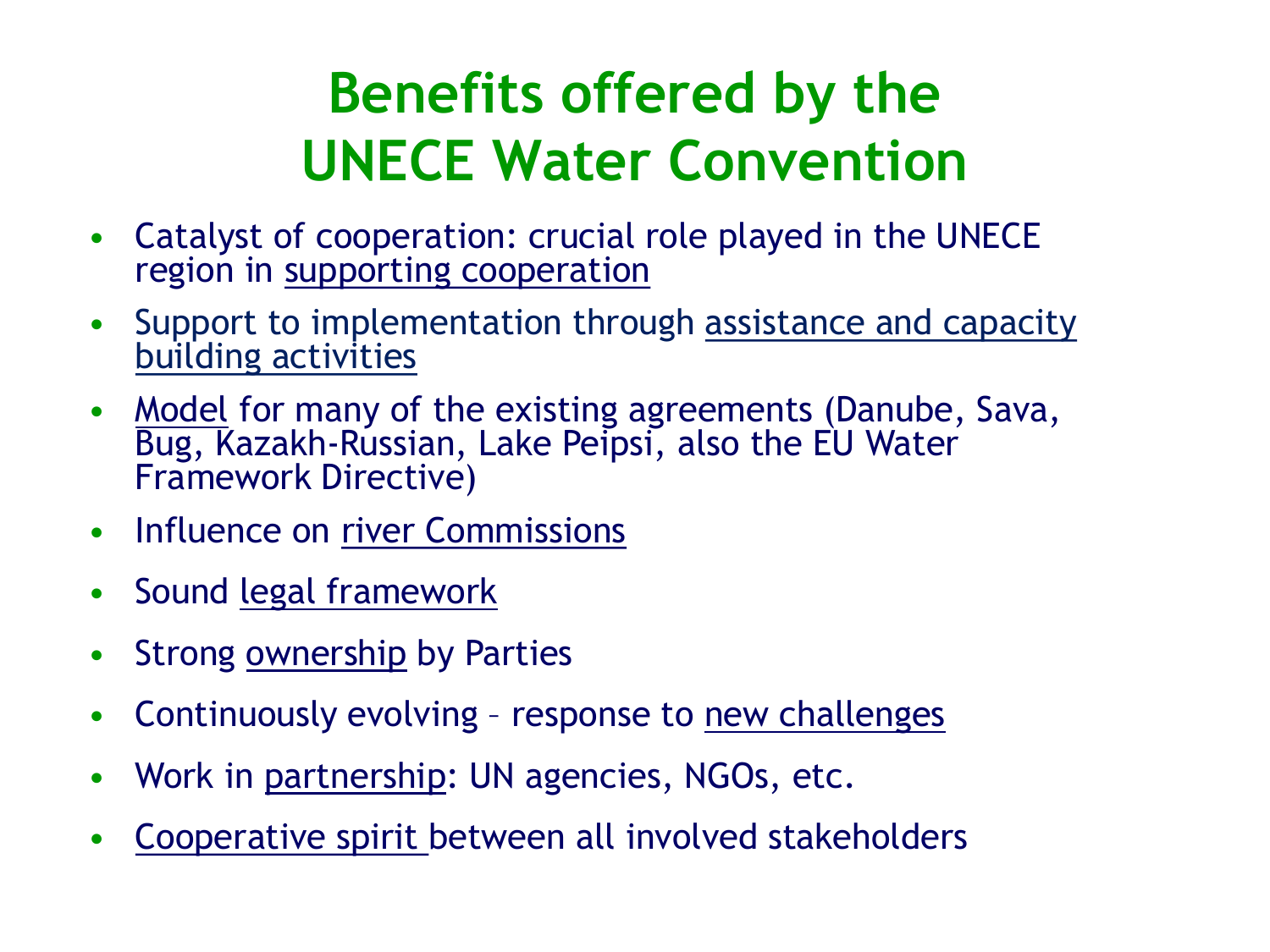## **Concrete work on the ground: practical support to establish cooperation**

- Adaptation to climate change pilot projects
- PES (Payments for Ecosystem Services) pilot projects
- Joint Monitoring and assessment (Aral Sea, Dniester)
- National Policy Dialogues
- "Drin Dialogue"
- Dniester Agreement (Moldova Ukraine)
- Dam safety in Central Asia
- Chu-Talas Commission
- Upper Amu Darya (Afghanistan Tajikistan)
- Kura basin (Georgia Azerbaijan)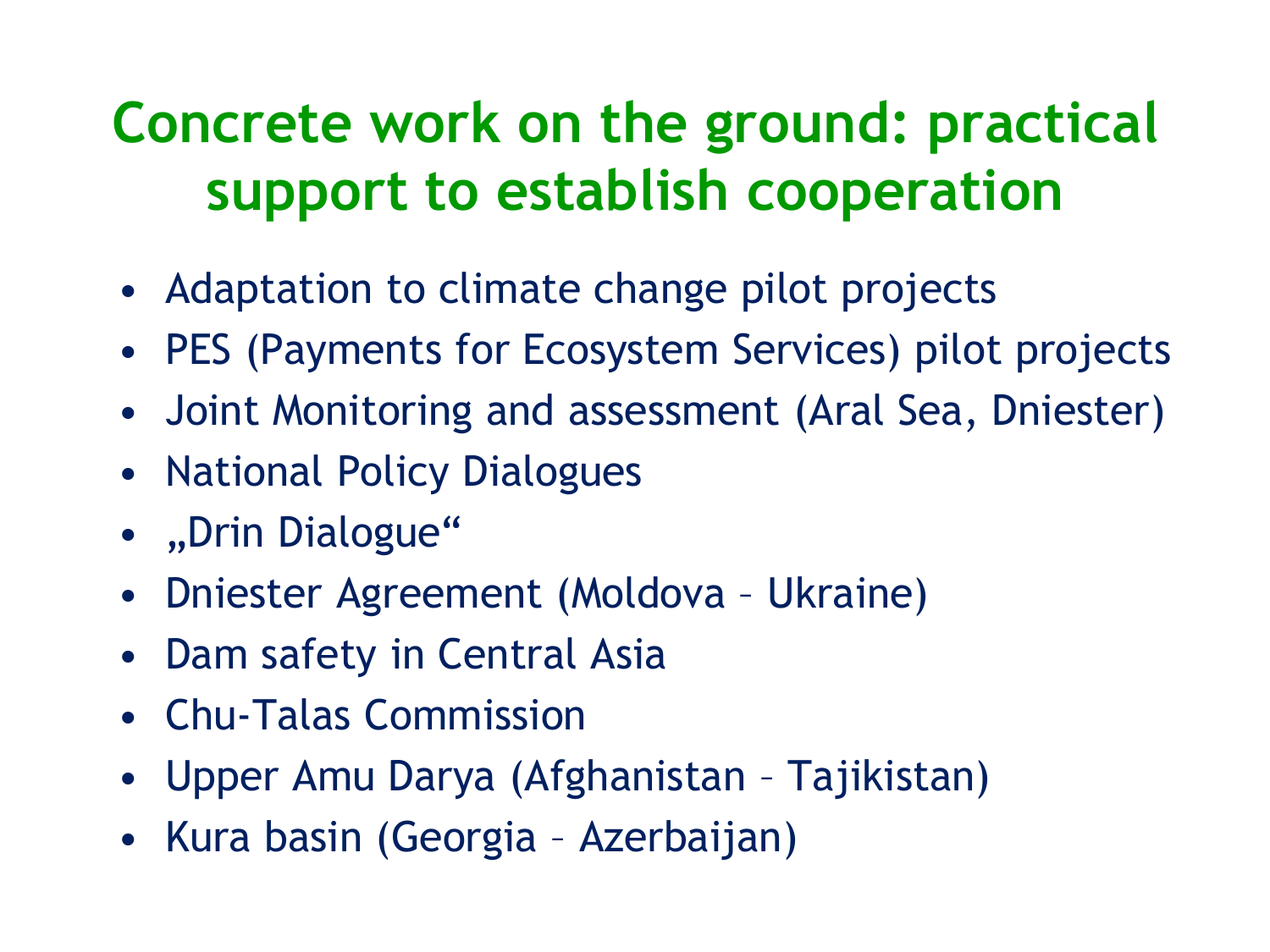#### **Payments for Ecosystems Services**

- Lake Issyk Kul (Kyrgyzstan): PES signed and operating (CAREC)
- Capacity building on PES in Tajikistan, Uzbekistan and Azerbaijan (CAREC)
- Water quality PES for Hrazdan basin in Armenia
- Restoration of Vecht river (Germany, Netherlands)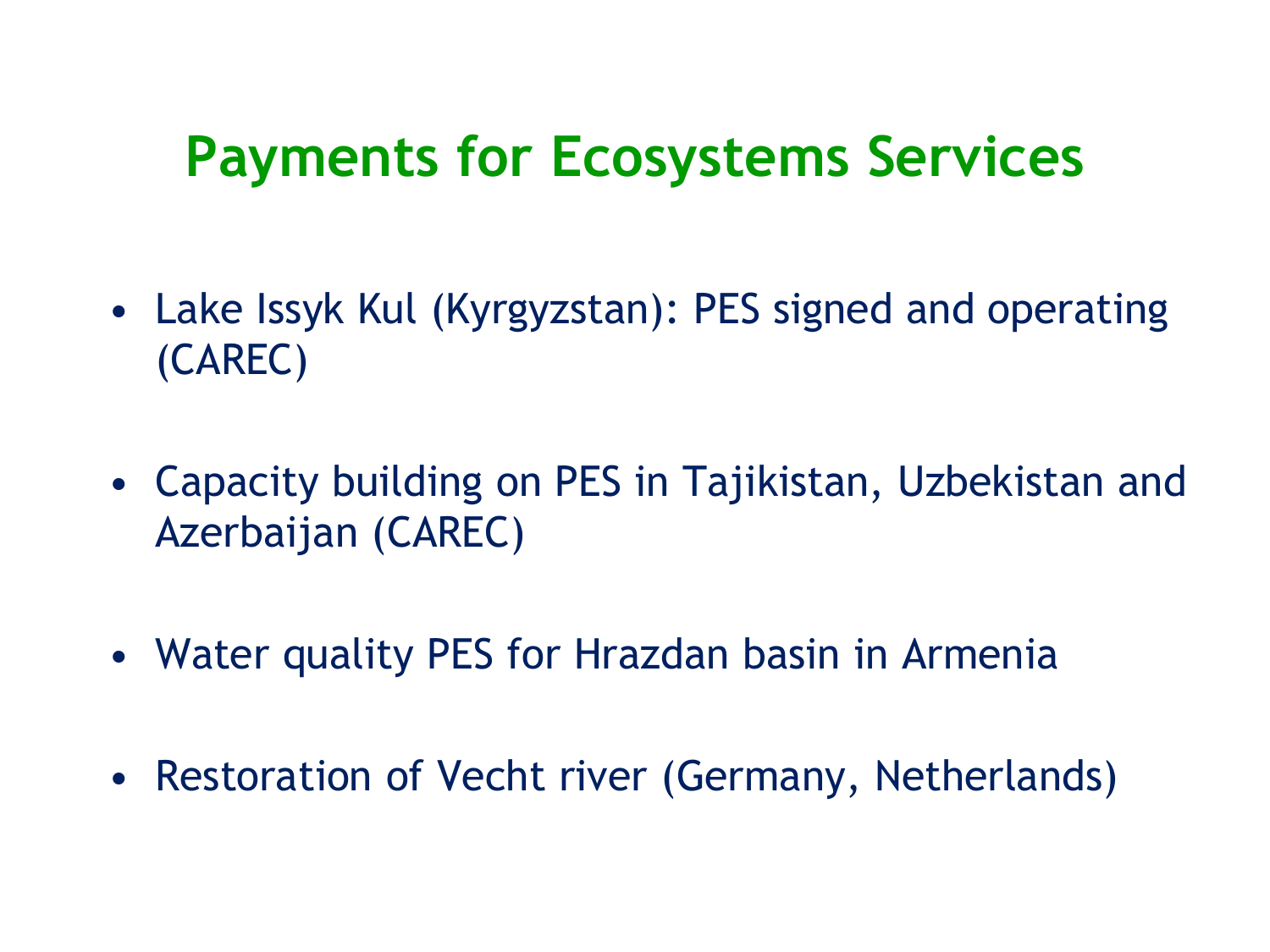#### **Practical support to establish cooperation – example of the Drin**

- Drin river basin (Albania, Greece, the former Yugoslav Republic of Macedonia, Montenegro and Kosovo (under UN SC resolution 1244)
- Launch of "Drin Dialogue" in 2009
- MoU "Shared Vision for the management of the Drin Basin" – 2011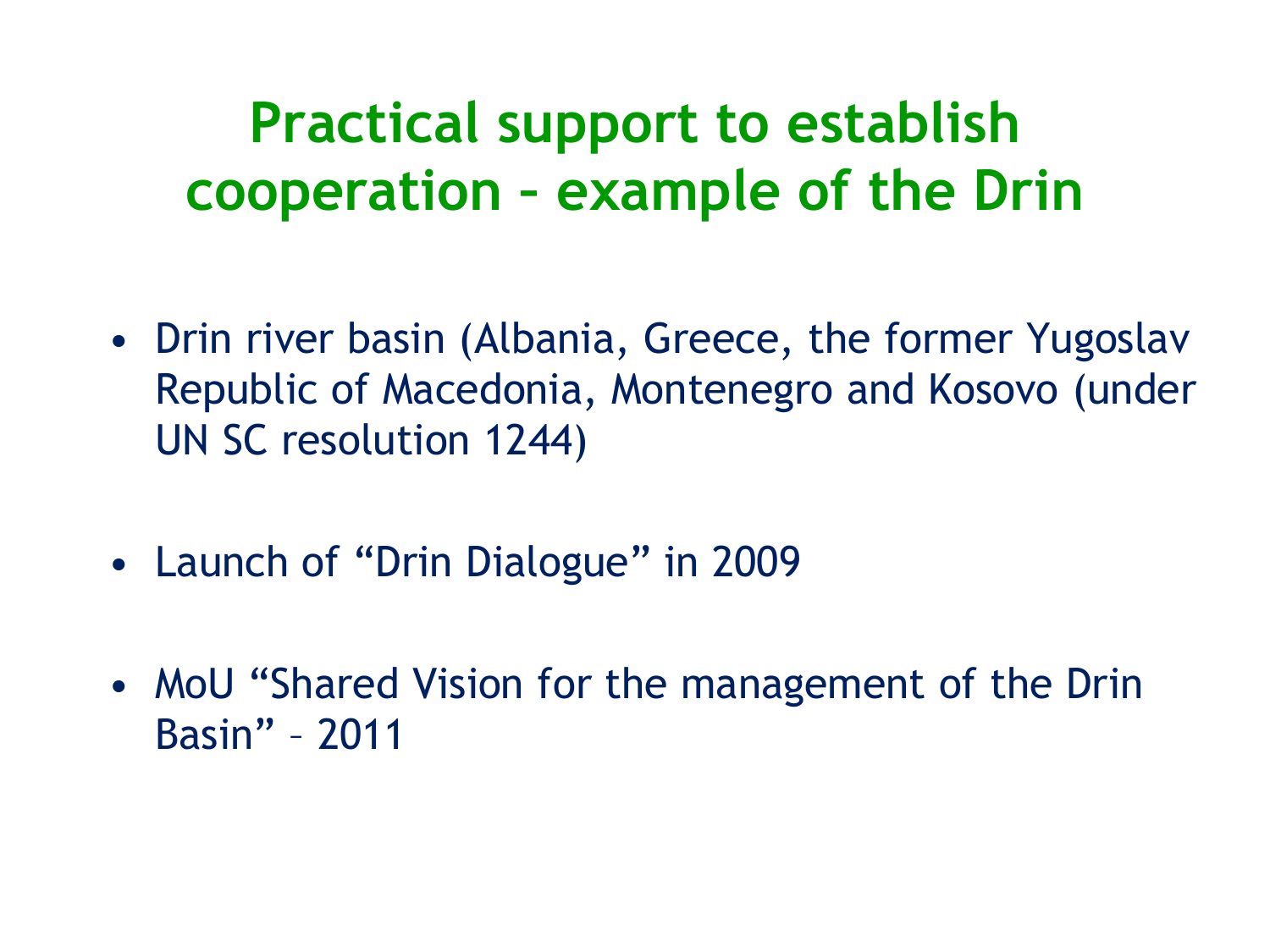## **Practical support to establish cooperation – Chu-Talas rivers**

- Transboundary basins between Kazakhstan and Kyrgyzstan
- Technical assistance to Chu-Talas Rivers Commission

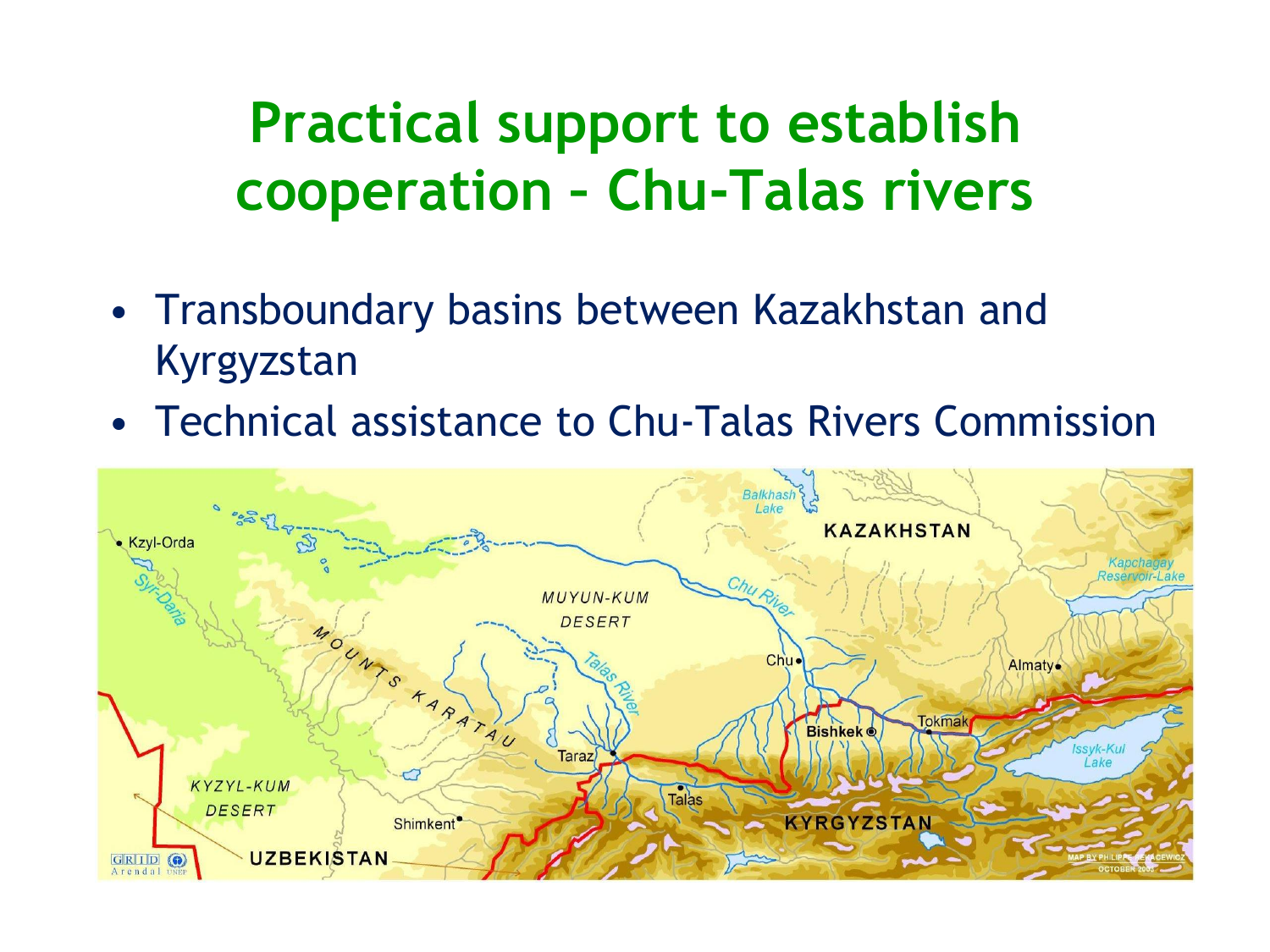Intergovernmental bilateral Dniester Basin Treaty between Republic of Moldova and Ukraine: Co-operation on Conservation and Sustainable Development of the Dniester River Basin (signed in Rome, 29 November 2012)

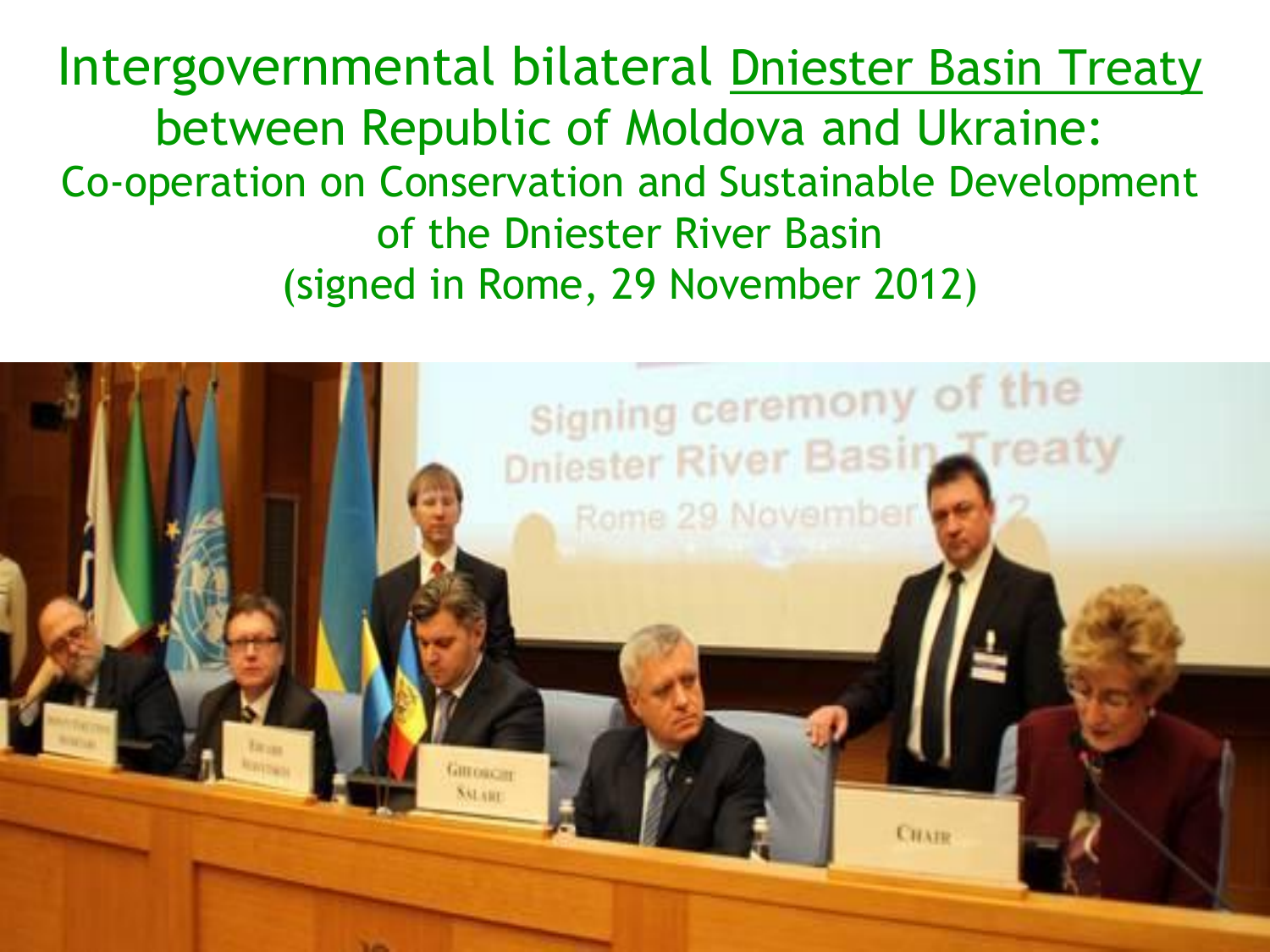# **The Convention becomes global**



**Opening up the Water** Convention to all UN Member States => the Convention becomes a global instrument

• Amendments adopted in 2003:

• entered into force on

• **6 February 2013**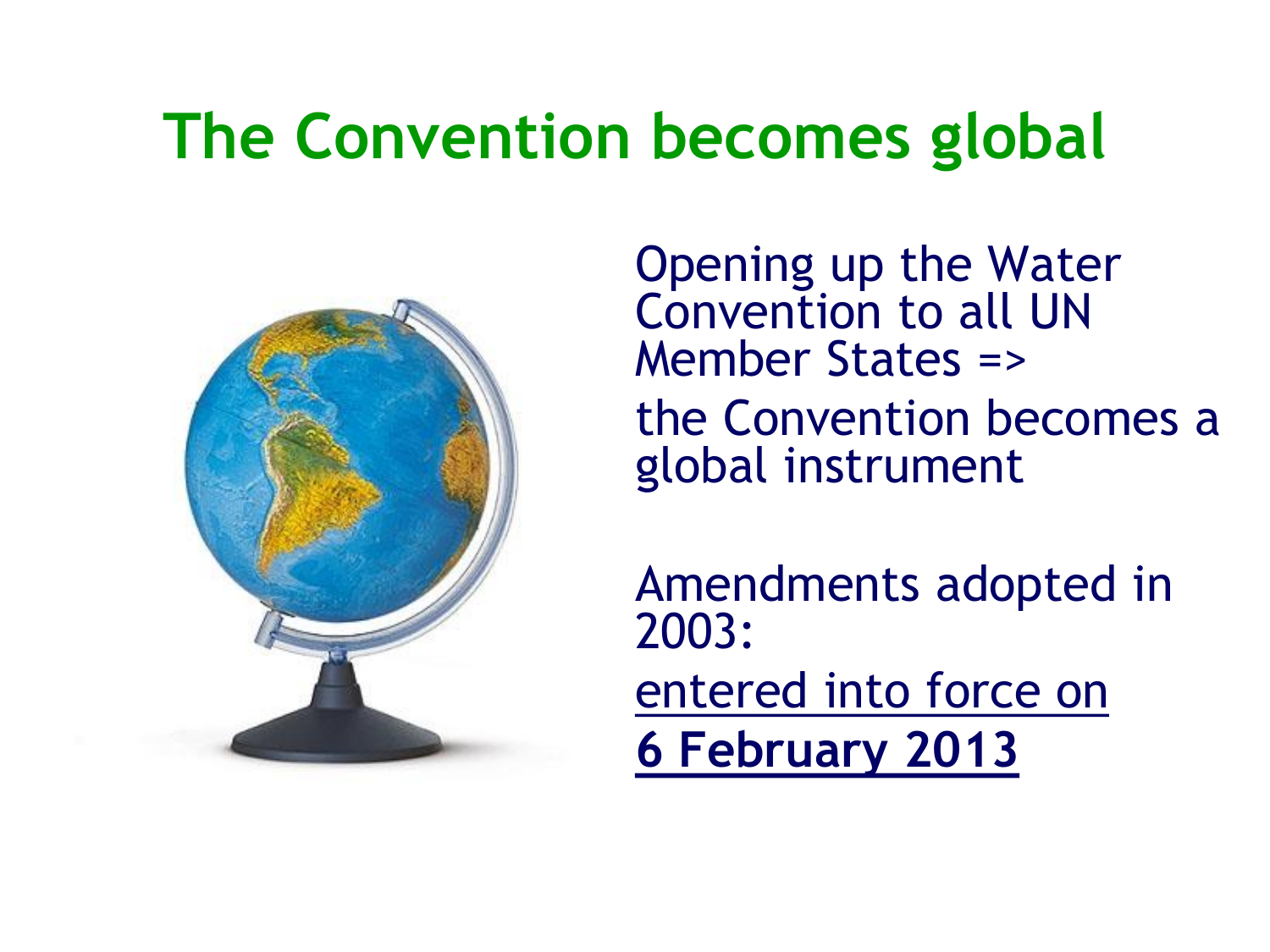**6 th Meeting of the Parties (Rome, 28-30 November 2012)**

• Unanimous decision to grant the approval of all future requests for accession from non-UNECE countries

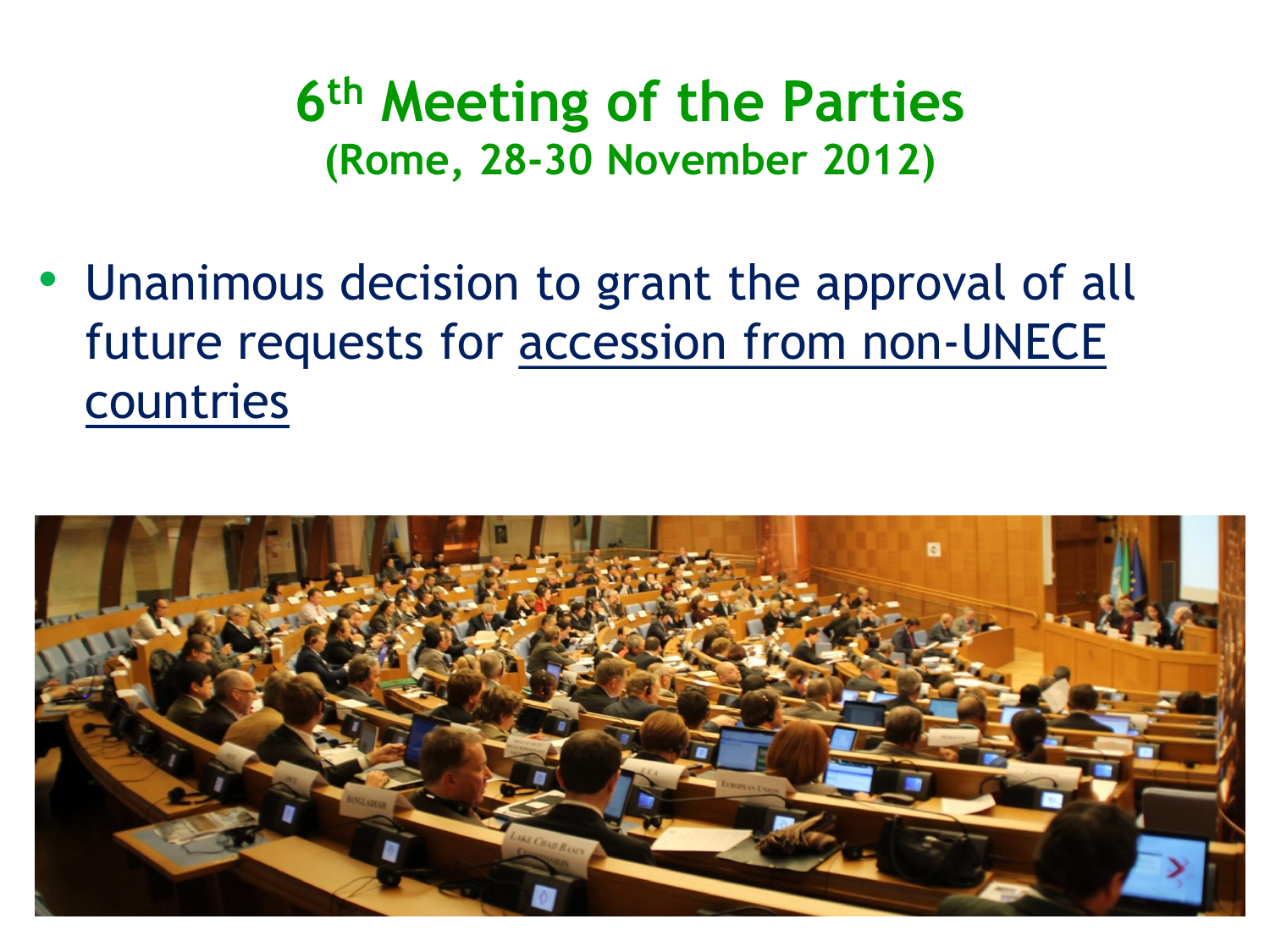# **Global accession to the Convention**

- Accession might be possible late 2013 early 2014 (a few ratifications still needed for practical application of the amendments)
- Aims:
	- Apply the principles and provisions worldwide
	- Share the experiences of the Convention
	- Learn from other regions of the world
	- Broaden political support for transboundary cooperation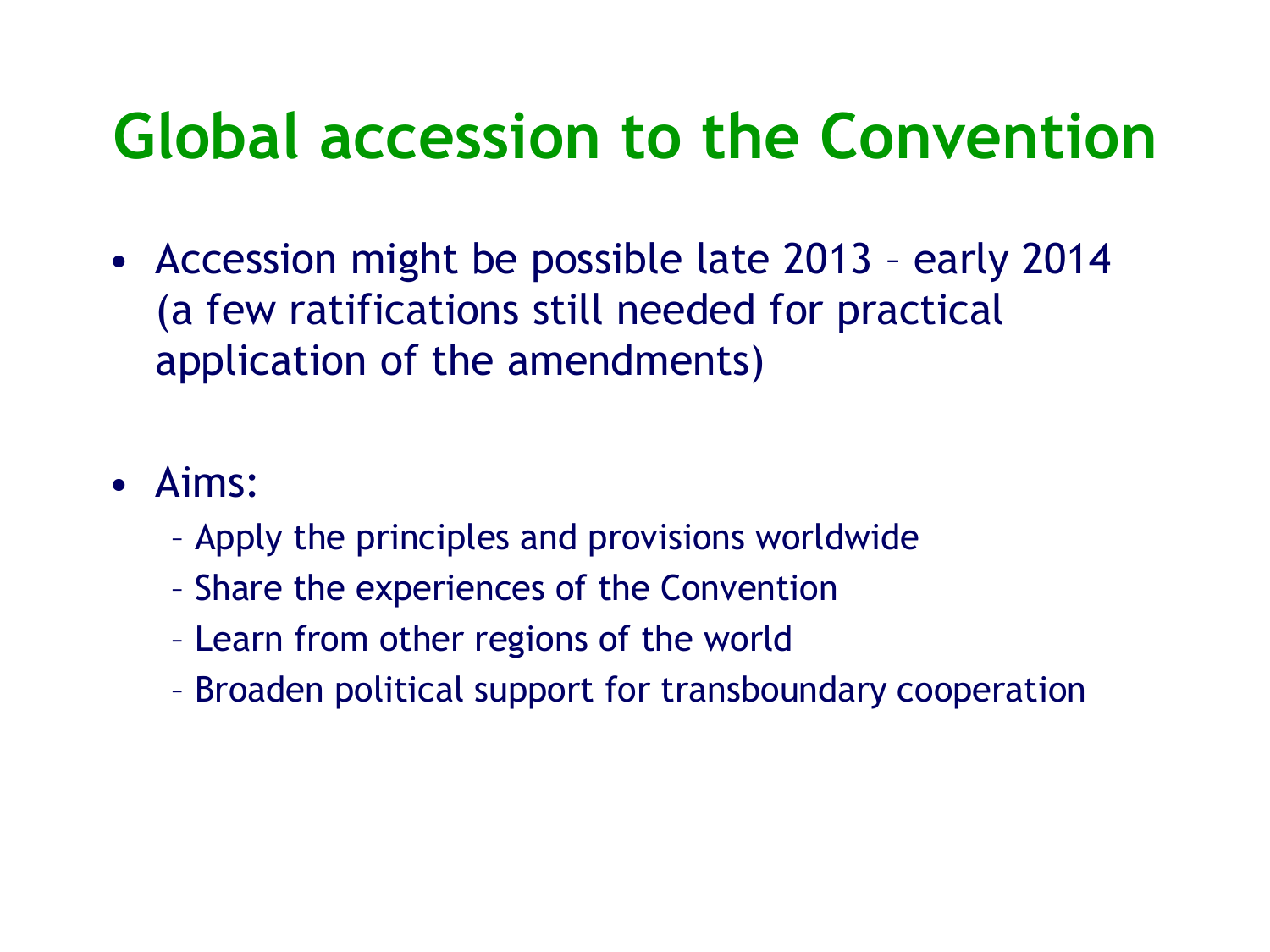## **Message by UN Secretary General Ban Ki-moon to the Rome Meeting of the Parties**

*"Soon the Convention on the Protection and Use of Transboundary Watercourses and International Lakes will become open for accession to all Member States. Your experience and the lessons you have learned will be invaluable. I encourage countries outside the UNECE region to join the Convention and contribute to its further development."*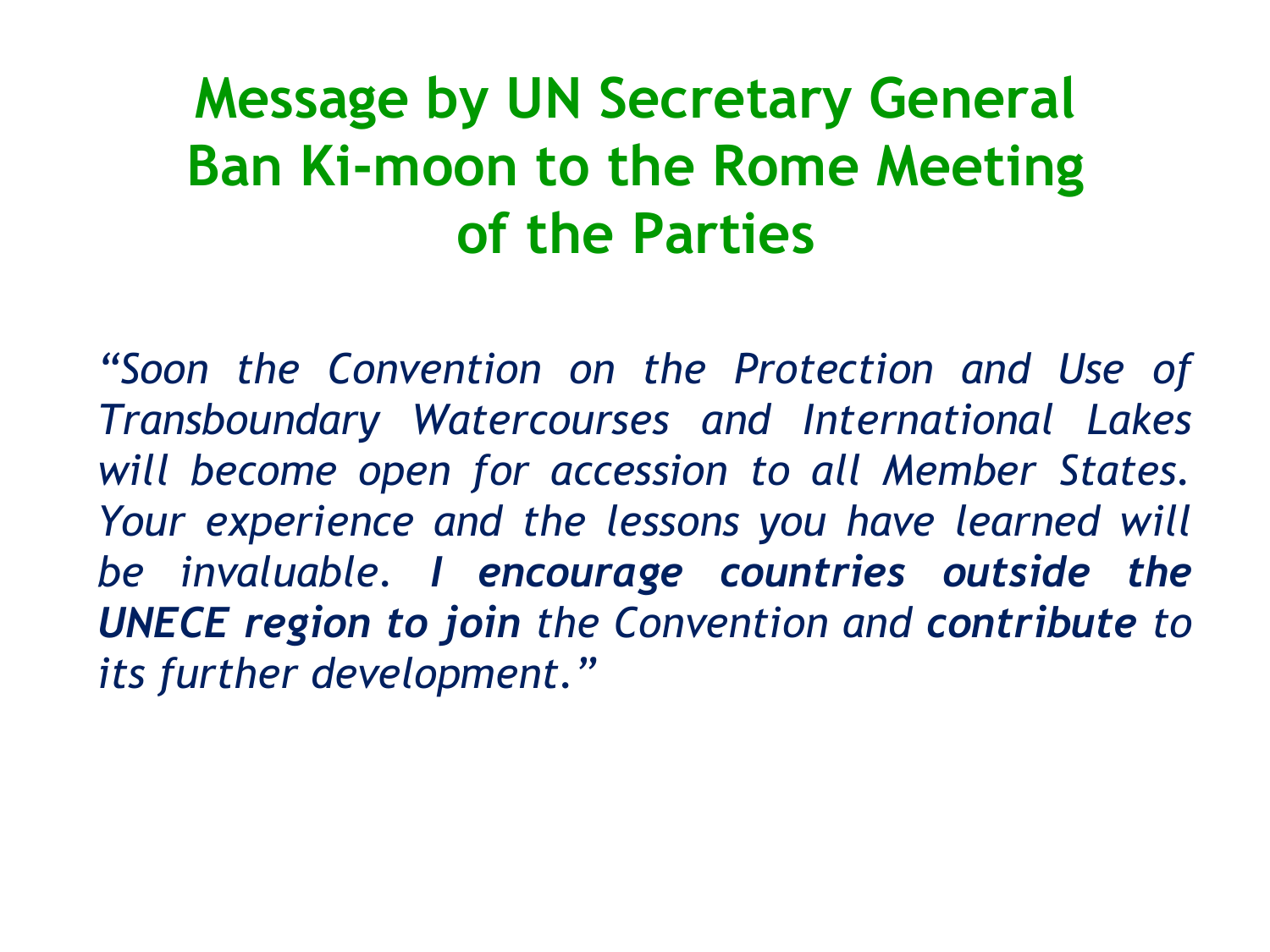## **Working with non Parties**

- The Convention has long since tried to involve also non Parties in its activities
- More focus until now given to neighbouring countries, sharing water with countries of the region
- Different perspective from now on, Strategy on globalization of the Convention under preparation, **will depend also on response/interest from your countries**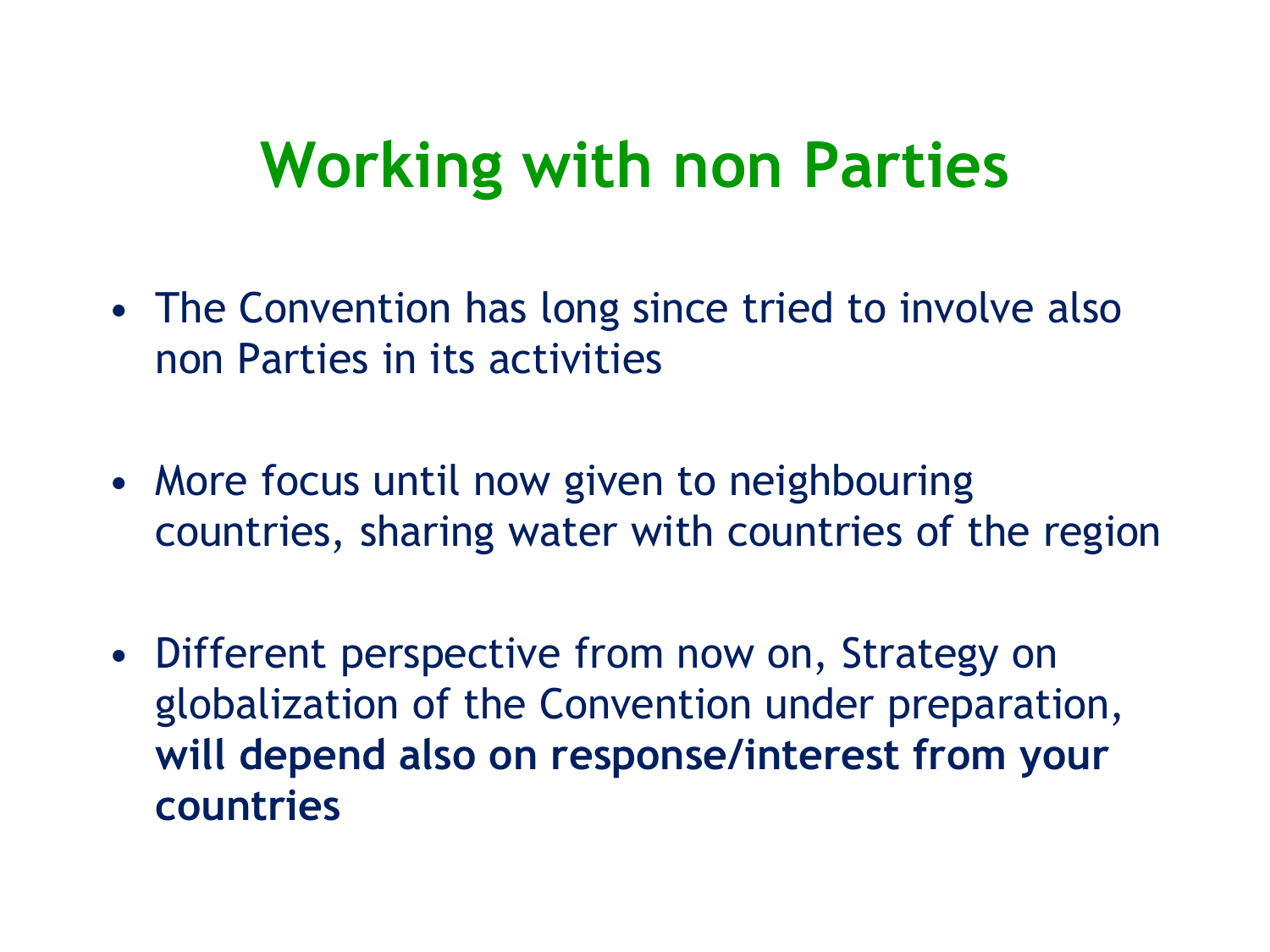## **Working with non-Parties: Tajik-Afghan example**

- Establishing cooperation on hydrology and environment in upper Amu Darya between Tajikistan and Afghanistan (2012-2013):
	- bilateral working group
	- exchange of hydrological data
	- visits to hydrological monitoring stations
	- cooperation with border guards
	- first steps: cooperation in flood management and emergency situations, agreeing on compatible hydrological monitoring equipment, methods and models
	- vision for the future: integrating Afghanistan in the Aral Sea cooperation (IFAS)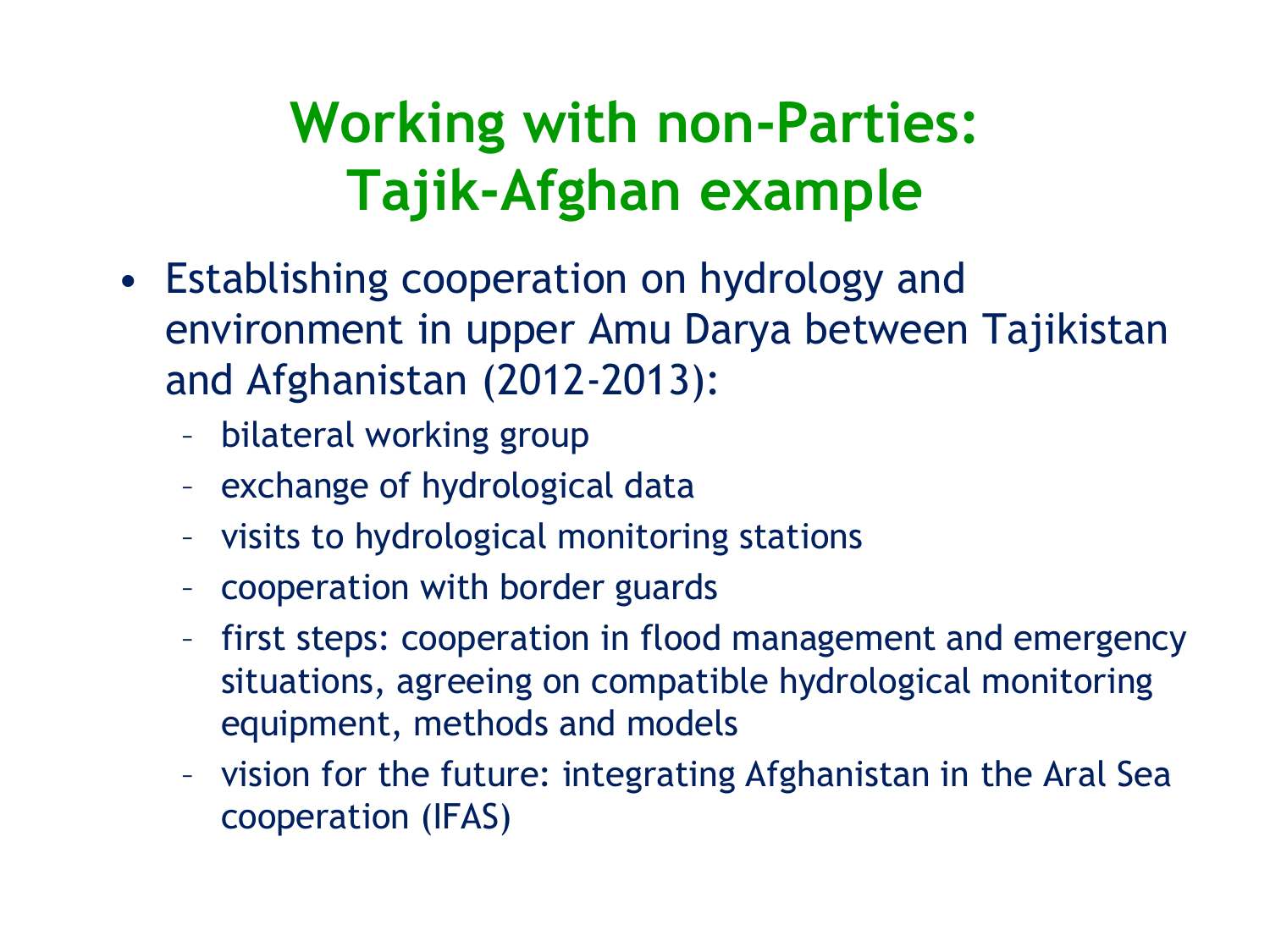**Providing a platform for other actors: example of Kura (Georgia-Azerbaijan) bilateral negotiations under OSCE**

- Legitimacy of OSCE intervention based on international water law
- Water Convention's strong cooperative pillar (Art.9) supports intervention
- Parallel to the process of accession by Georgia to Water Convention
- Support from Parties available (experts, financial)
- Support and knowledge of UNECE available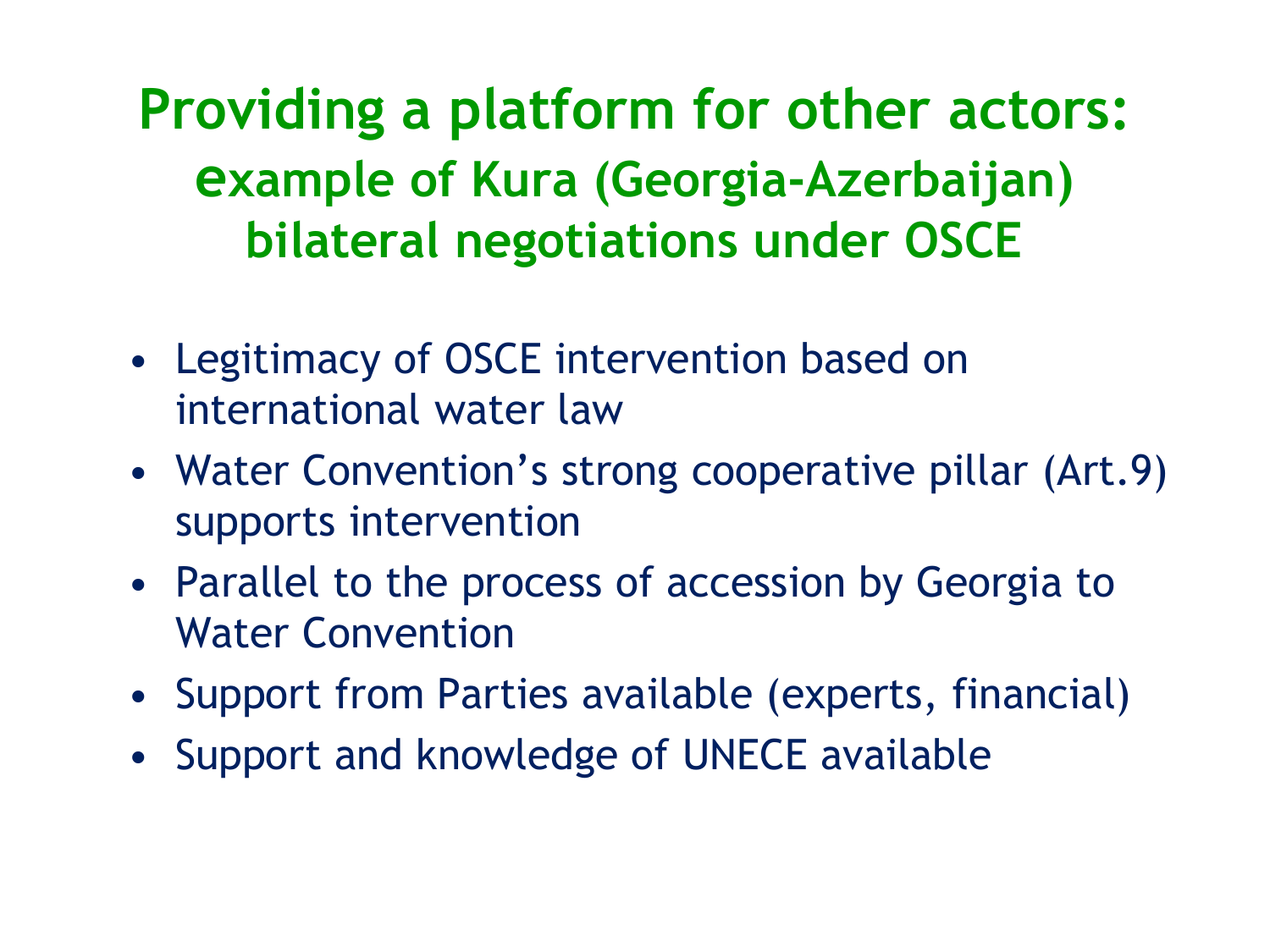# **Outreach**

- International Conference on Europe-Asia Transboundary Water Cooperation (Geneva, Dec. 2011): many Asian Countries participated
- International Roundtable on Transboundary Water Resources Management in the Southern Mediterranean (Rome, Nov. 2012)
- International Workshop in Islamic Republic of Iran (Teheran, Jan. 2013)
- Post 2015 Water Consultation in Geneva Febr.2013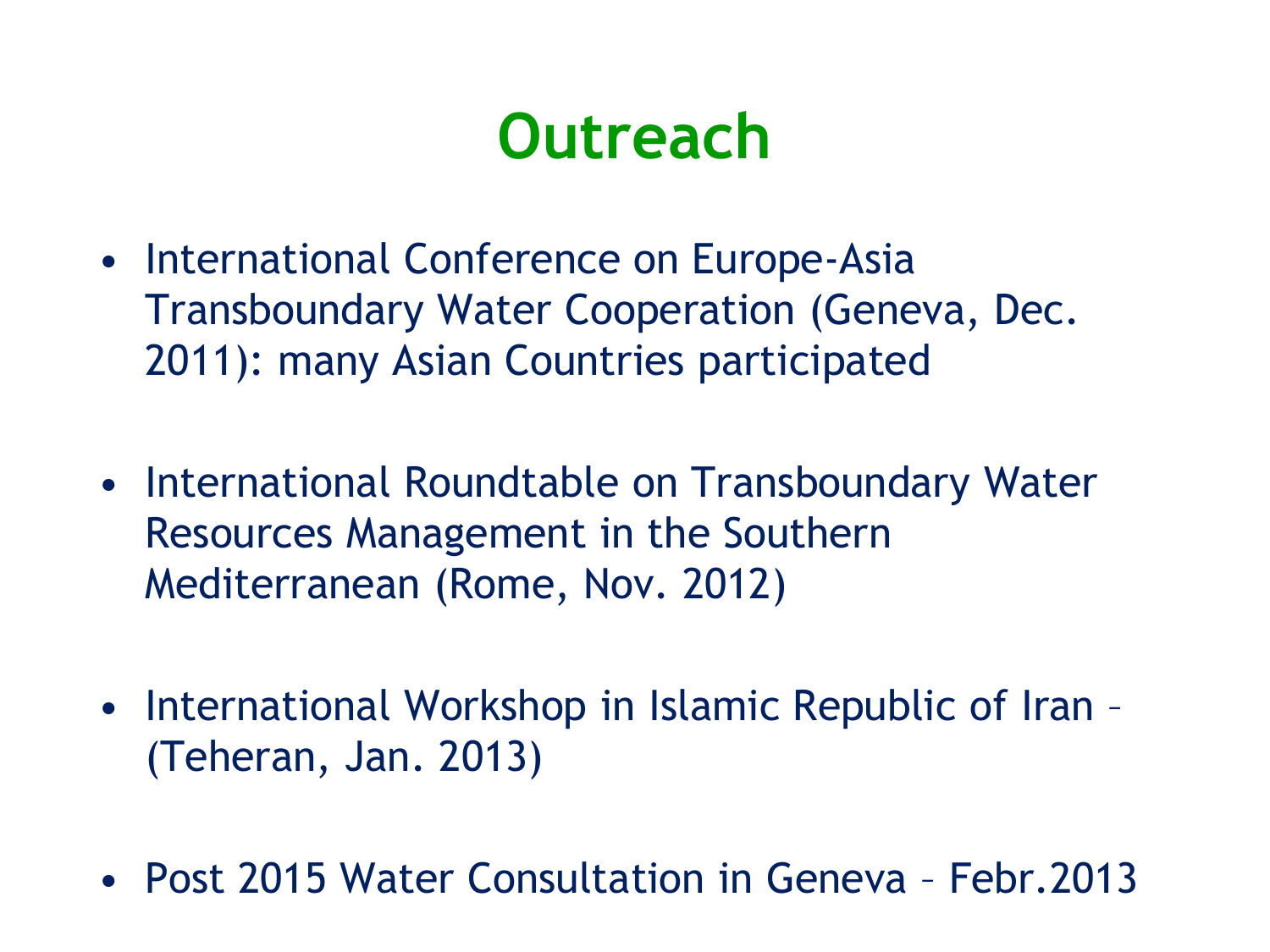**Where Latin American Countries are already involved or expressed interest**

- Three countries from the region participated to the Rome MoP in Nov. 2012: Nicaragua, Honduras, Colombia
- A few countries already participating in technical activities (Yearly Workshops on Adaptation to Climate Change and Task Force on Climate and Water). The next meeting is in Geneva on 25-27 June 2013 and some LAC countries participate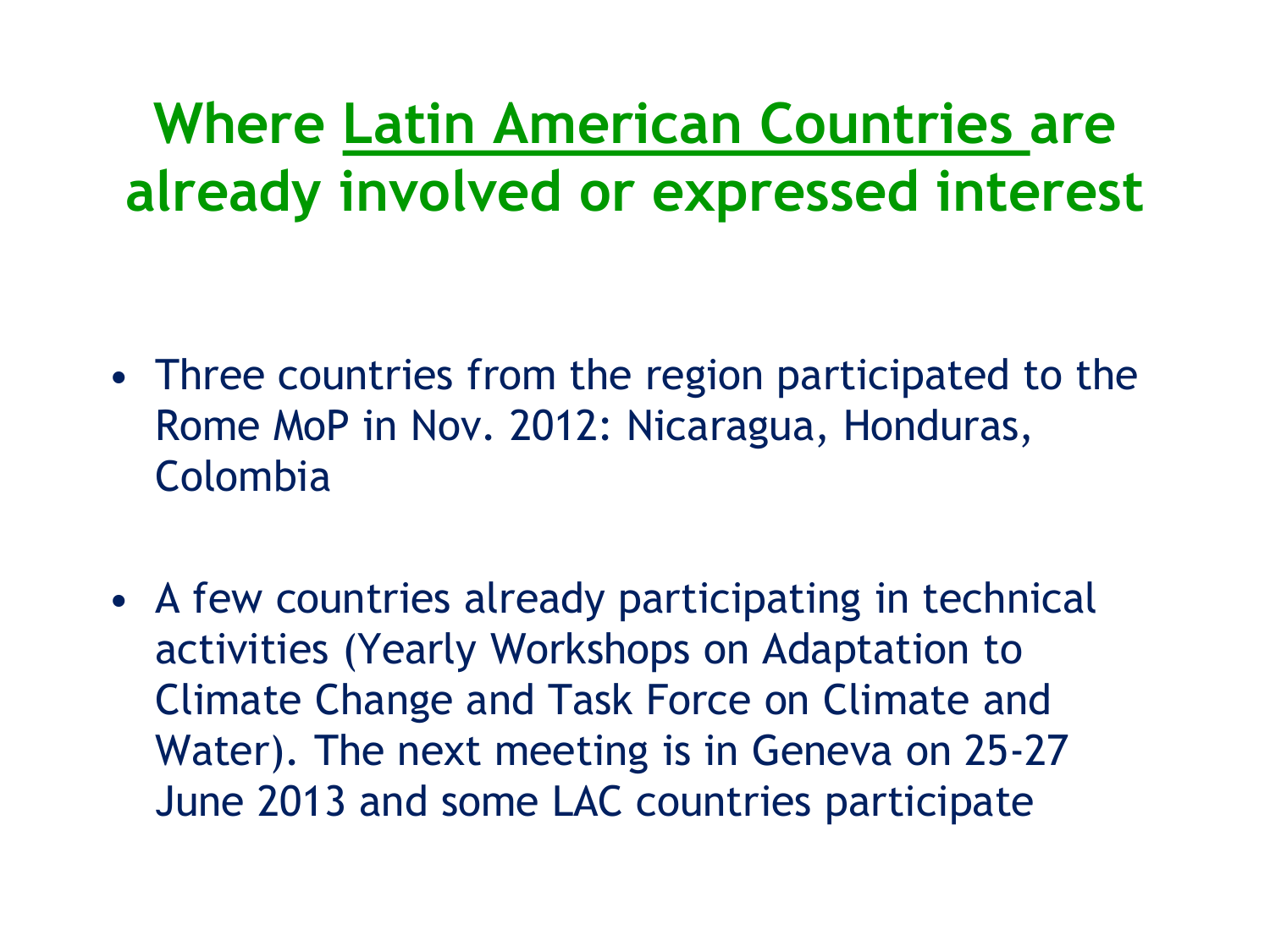## **How Latin American Countries can accede to the Convention**

- Interministerial preparations + national adoption
- Refer to MoP6 decision in the instrument of ratification to the New York depositary
- When countries outside ECE become Parties there are no difference of rights and obligations compared to ECE countries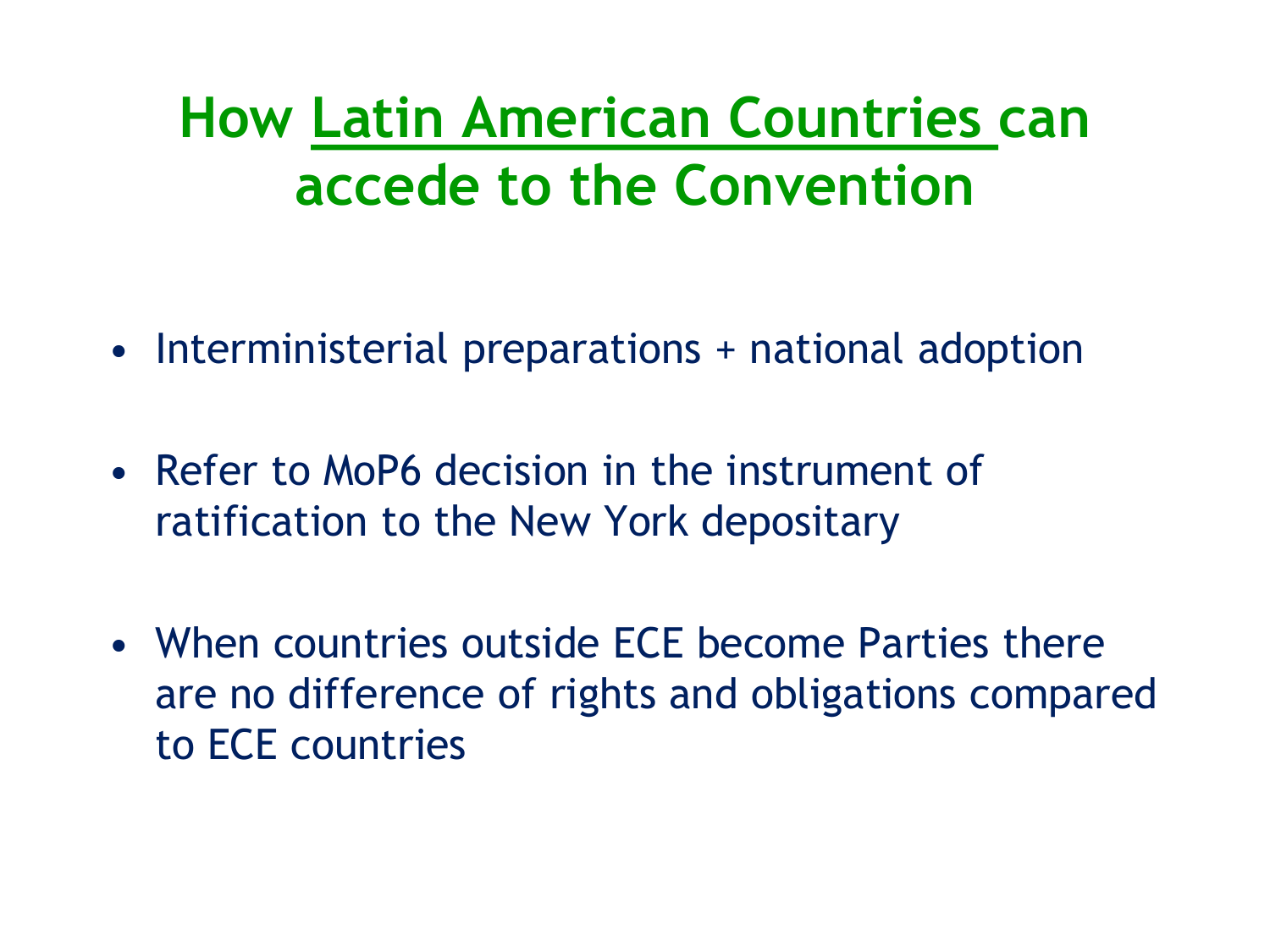#### **New Programme of Work 2013-2015**

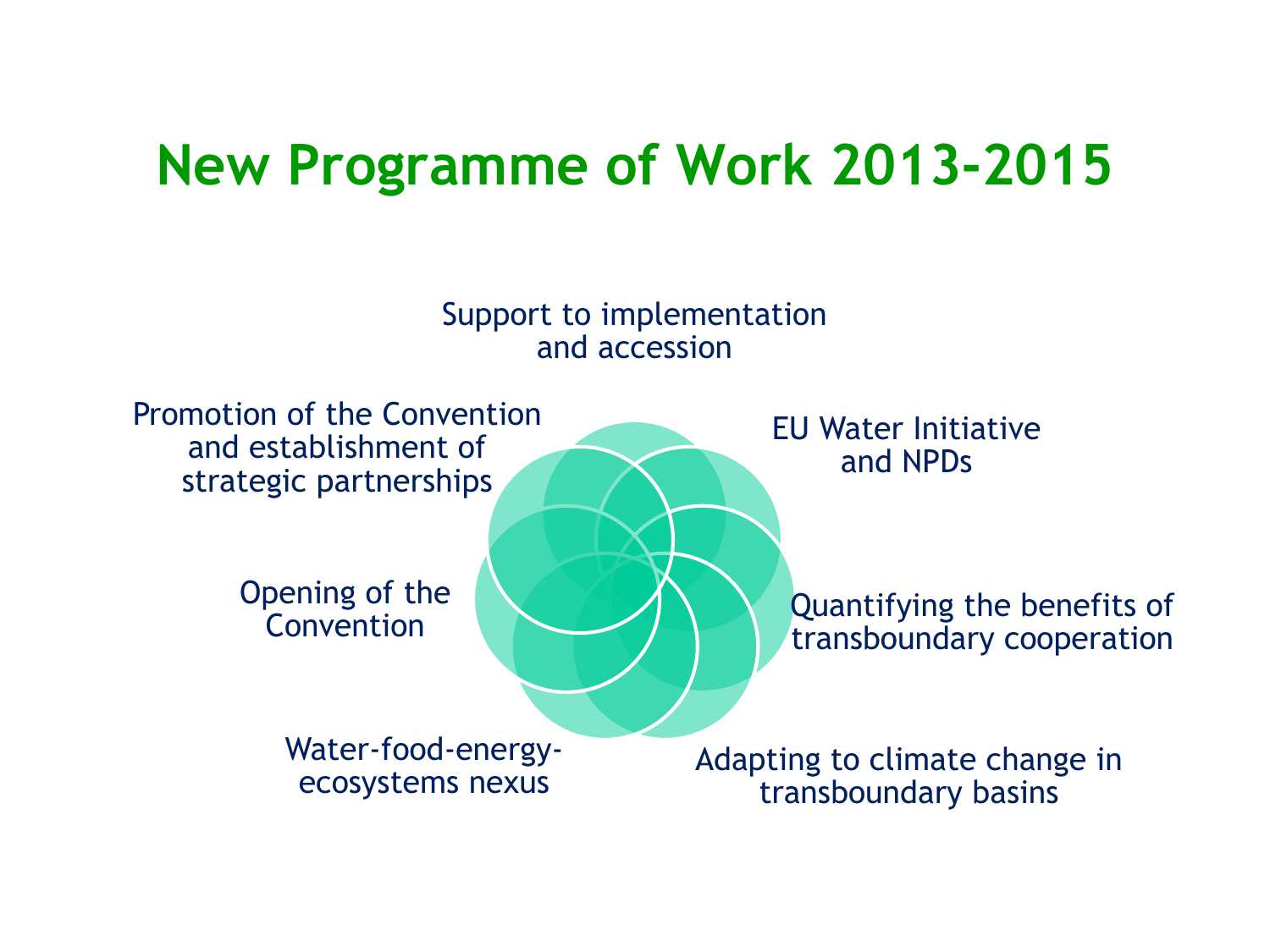## **How can Latin American Countries further engage?**

- Participate in activities under the Convention (joint bodies, climate change, nexus assessment, benefits of cooperation, etc.)
- Build capacity on the Convention nationally
- Cooperation with other partners active in Latin America to support implementation of the Convention (UNESCO, IUCN, UNDP, GEF, bilateral donors, ….)
- Discuss/prepare for accession
- In case of clear request for accession, the Bureau and the secretariat will offer support in cooperation with partners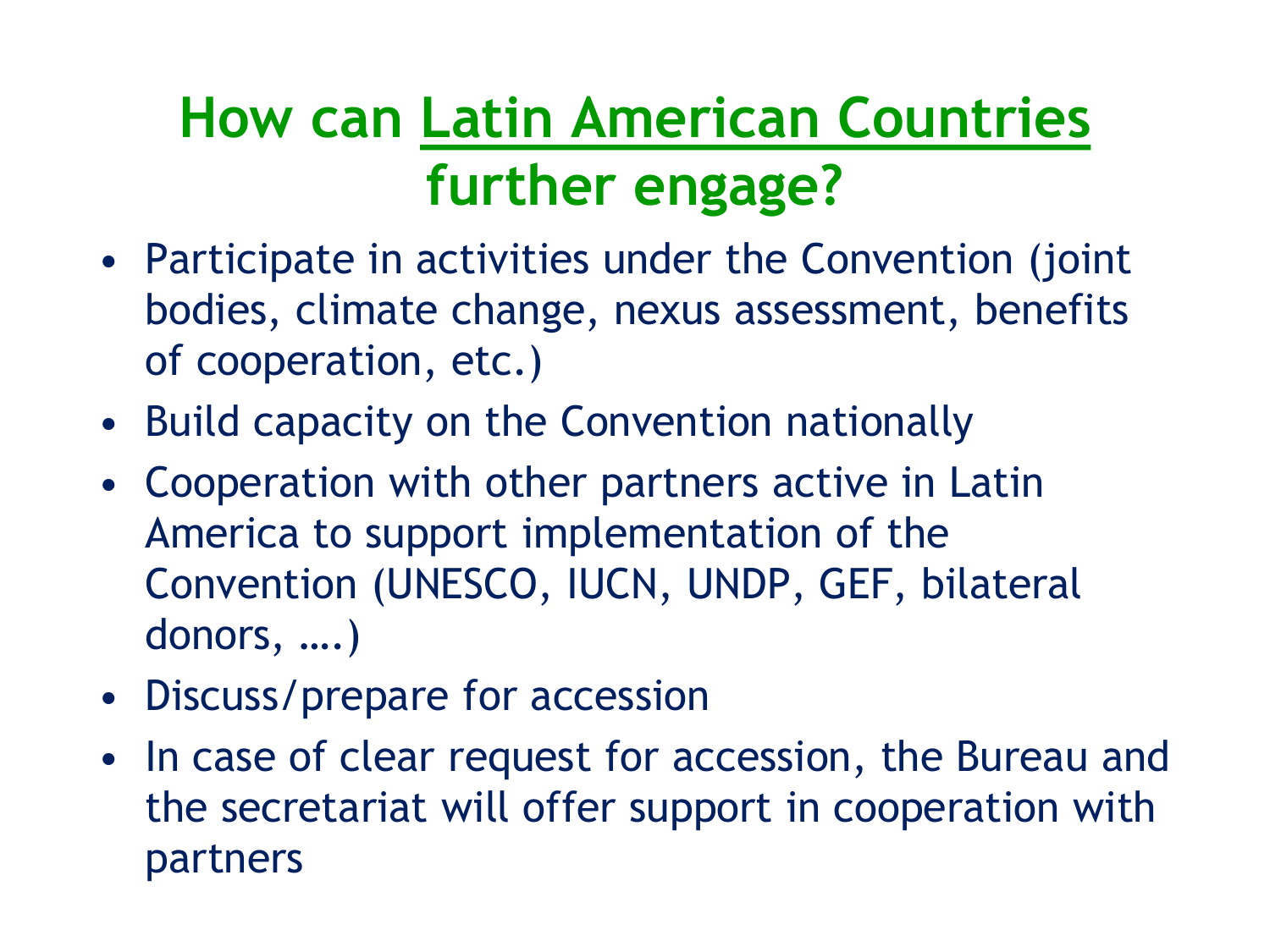# **Why the Water Convention**

- It is an opportunity and a useful tool
- Becoming a Party = joining an institutional framework
- Forum for dialogue, sharing of experience and mutual support
- Focus on implementation, not a bureaucratic burden
- Assistance to Parties in dealing with the other riparians